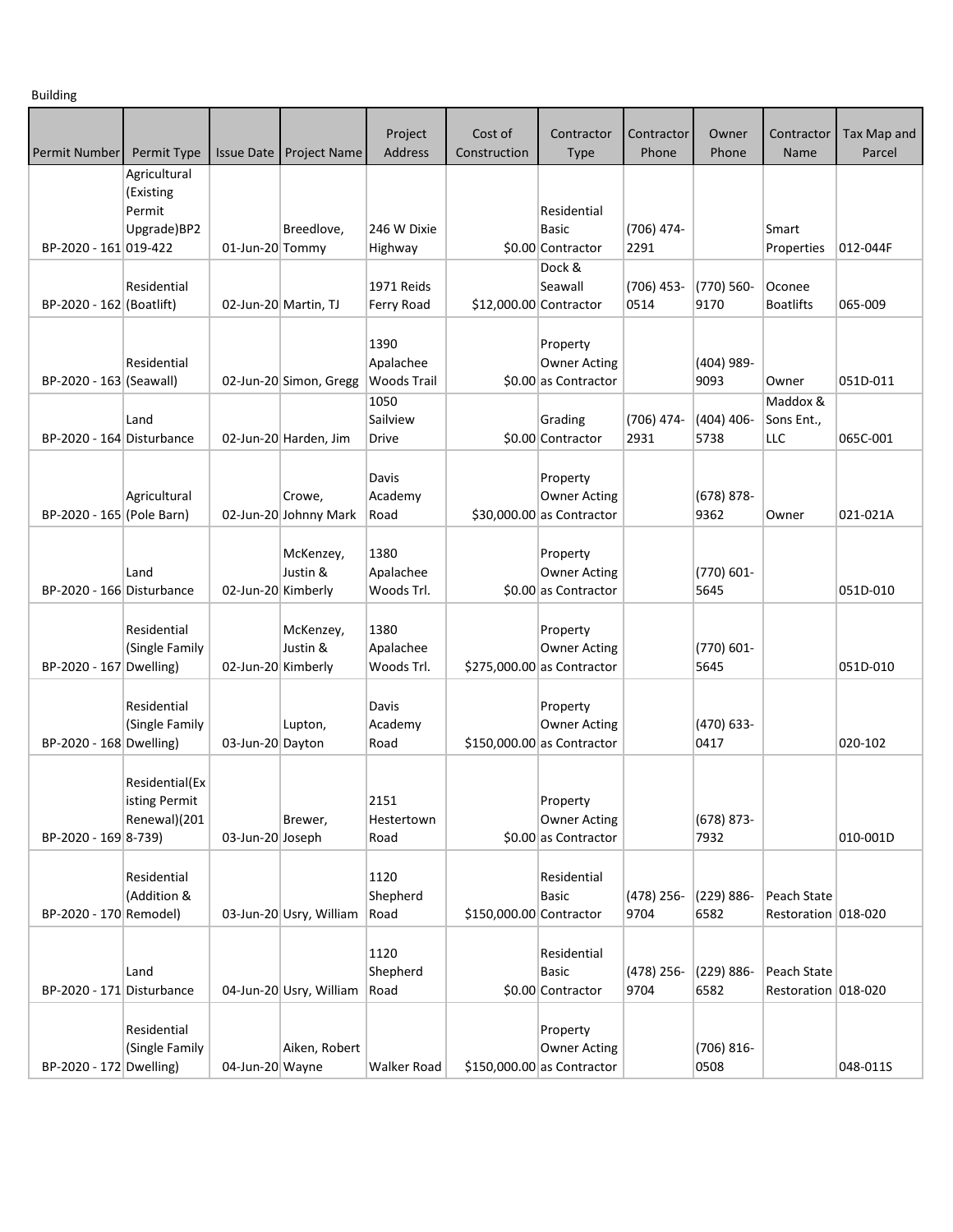|                           | Residential<br>(Accessory     |                    | Aiken, Robert                         |                                 |                         | Property<br><b>Owner Acting</b>                               |                      | (706) 816-            |                                                        |           |
|---------------------------|-------------------------------|--------------------|---------------------------------------|---------------------------------|-------------------------|---------------------------------------------------------------|----------------------|-----------------------|--------------------------------------------------------|-----------|
| BP-2020 - 173 Building)   |                               | 04-Jun-20 Wayne    |                                       | <b>Walker Road</b>              |                         | $$3,500.00$ as Contractor                                     |                      | 0508                  |                                                        | 048-011S  |
| BP-2020 - 174 (Addition)  | Agricultural                  |                    | 04-Jun-20 Pike, Daniel                | Greensboro<br>Road              |                         | Property<br><b>Owner Acting</b><br>$$12,000.00$ as Contractor |                      | $(706) 818 -$<br>3159 | Owner                                                  | 035-151   |
| BP-2020 - 175 (Carport)   | Residential                   | 05-Jun-20 William  | Armour,                               | 2490<br>Greensboro<br>Road      |                         | Property<br><b>Owner Acting</b><br>$$13,019.00$ as Contractor |                      | (706) 818-<br>2532    |                                                        | 044-005B  |
| BP-2020 - 176 (Remodel)   | Residential                   |                    | 08-Jun-20 Parsons, Julie              | 1091<br>Sweetbriar<br>Trace     | \$45,000.00 Contractor  | Residential<br><b>Basic</b>                                   | (706) 688-<br>9158   |                       | Heartwood<br>Custom<br><b>Builders</b>                 | 016-067   |
| BP-2020 - 177 (Garage)    | Residential                   |                    | 08-Jun-20 Nolan, Amber Store Road     | 1691 Nolan                      |                         | Property<br><b>Owner Acting</b><br>$$15,000.00$ as Contractor |                      | $(404)$ 472-<br>4968  |                                                        | 016-047G  |
| BP-2020 - 178 Building)   | Residential<br>(Accessory     | 08-Jun-20 James E. | Stephens,                             | 1040<br>Plantation<br>Road      |                         | Property<br><b>Owner Acting</b><br>$$6,000.00$ as Contractor  |                      | $(706) 818 -$<br>3862 | Owner                                                  | 025-042   |
| BP-2020 - 179 Dwelling)   | Residential<br>(Single Family |                    | 08-Jun-20 Aleff, Larry                | 1511<br>Riverwalk<br>Road       | \$347,950.77 Contractor | General                                                       | (706) 988-<br>5681   | (706) 474-<br>1392    | America's<br>Home Place 001-109                        |           |
| BP-2020 - 180             |                               |                    | VOID                                  |                                 | \$0.00                  |                                                               |                      |                       |                                                        |           |
| BP-2020 - 181 Disturbance | Land                          | 09-Jun-20 Kelly    | Harvey,<br>Clifford &                 | 1720<br>Plantation<br>Road      |                         | Grading<br>\$0.00 Contractor                                  |                      |                       | Eddie<br>Florence                                      | 024-018   |
| BP-2020 - 182 Dwelling)   | Residential<br>(Single Family | 09-Jun-20 1B       | Crown Ridge<br>Homes-Lot              | Sandy Creek<br>Road             | \$300,000.00 Contractor | Residential<br><b>Basic</b>                                   | $(407)$ 402-<br>5975 | $(407)$ 402-<br>5975  | Crown<br>Ridge<br>Homes                                | 026-141   |
| BP-2020 - 183 Dwelling)   | Residential<br>(Single Family | 09-Jun-20 1C       | Crown Ridge<br>Homes-Lot              | <b>Sandy Creek</b><br>Road      | \$300,000.00 Contractor | Residential<br>Basic                                          | $(407)$ 402-<br>5975 | $(407)$ 402-<br>5975  | Crown<br>Ridge<br>Homes                                | 026-141   |
| BP-2020 - 184 (Garage)    | Residential                   |                    | Connelly,<br>10-Jun-20 Jeffrey & Ivey | 1760<br>Westminster<br>Way      | \$50,000.00 Contractor  | Residential<br><b>Basic</b>                                   | $(770)$ 652-<br>1188 | $(404)$ 517-<br>0110  | Campbell<br>Constructio<br>n &<br>Remodeling<br>, Inc. | 044A-024  |
| BP-2020 - 185 Section)    | Manufactured<br>Home (Single  | 10-Jun-20 Lot 43   | Deer Haven-                           | 1000 Pine<br><b>Tree Circle</b> | \$24,829.00 Home        | Manufactured (706) 575-                                       | 4299                 | $(706) 765 -$<br>4535 | Lollie MH<br>Service                                   | 036B-077A |
| BP-2020 - 186 Section)    | Manufactured<br>Home (Single  | 10-Jun-20 Lot 75   | Deer Haven-                           | 1000 Pine<br><b>Tree Circle</b> | \$25,000.00 Home        | Manufactured (706) 575-                                       | 4299                 | $(706) 765 -$<br>4535 | Lollie MH<br>Service                                   | 036B-077A |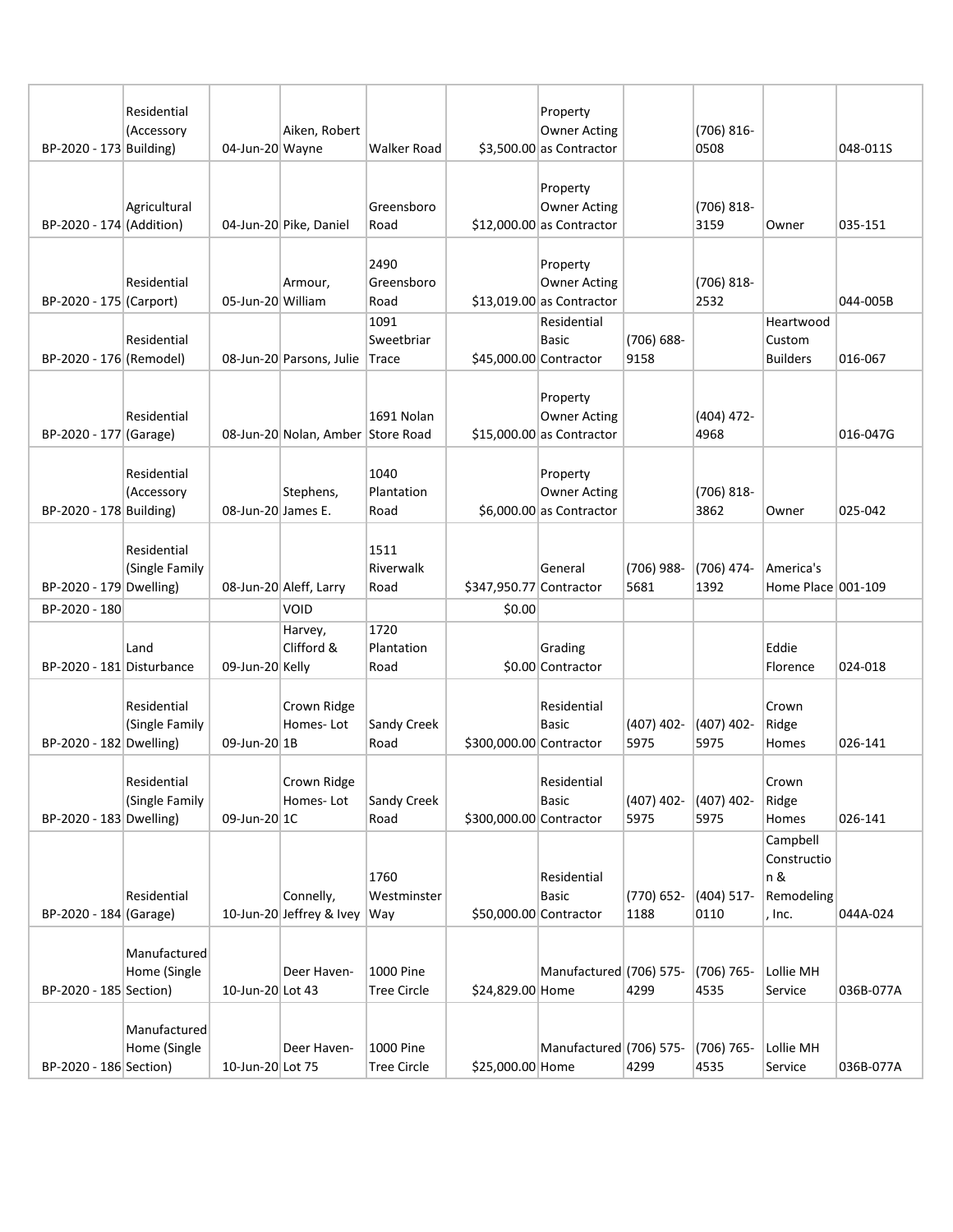|                           | Residential<br>(Addition &    |                    | Kanati Land                           | 1011<br>McHenry            |                           | Residential -<br>Light<br>Company                              | (706) 318-           |                      | Mark                                                 |          |
|---------------------------|-------------------------------|--------------------|---------------------------------------|----------------------------|---------------------------|----------------------------------------------------------------|----------------------|----------------------|------------------------------------------------------|----------|
| BP-2020 - 187 Remodel)    |                               | 12-Jun-20 Company  |                                       | Crossing                   | \$1,600,000.00 Contractor |                                                                | 7960                 |                      | Wilkins                                              | 027-024A |
| BP-2020 - 188 (Garage)    | Residential                   | 15-Jun-20 Thomas L | Powell,                               | 1221 Sewell<br>Lane        |                           | Property<br><b>Owner Acting</b><br>$$20,000.00$ as Contractor  |                      | $(404)$ 597-<br>8160 | Owner                                                | 014-036A |
| BP-2020 - 189 (Addition)  | Residential                   |                    | White, Floyd<br>15-Jun-20 M. & Sandra | 2270 Reese<br>Road         |                           | Property<br><b>Owner Acting</b><br>$$15,000.00$ as Contractor  |                      | $(404)$ 444-<br>9911 | Owner                                                | 031-078B |
| BP-2020 - 190 Building)   | Residential<br>(Accessory     |                    | 15-Jun-20 Cooke, Jason                | 1620<br>Riverwalk<br>Road  |                           | Property<br><b>Owner Acting</b><br>$$3,000.00$ as Contractor   |                      | (770) 733-<br>7706   |                                                      | 001-093  |
| BP-2020 - 191 Building)   | Residential<br>(Accessory     | 16-Jun-20 Thomas   | Mazzuckelli,                          | 1851 Beaver<br>Dam Road    |                           | Property<br><b>Owner Acting</b><br>$$5,000.00$ as Contractor   |                      | $(678)$ 592-<br>1125 | Owner                                                | 016-042B |
| BP-2020 - 192 Dwelling)   | Residential<br>(Accessory     |                    | 16-Jun-20 Sweat, Dustin Road          | 3441<br>Fairplay           | \$183,250.00 Contractor   | Residential<br><b>Basic</b>                                    | (770) 318-<br>6901   | (770) 869-<br>5605   | Iron Horse<br>Dev.                                   | 009-019E |
| BP-2020 - 193 Disturbance | Land                          | 17-Jun-20 Kristen  | Sloan, Chris & 1101 White             | Oak Way                    |                           | General<br>\$0.00 Contractor                                   | $(678)$ 409-<br>2132 | (434) 229-<br>2633   | Shannon<br>Constructio<br>n &<br>Remodeling<br>, LLC | 066C-006 |
| BP-2020 - 194 Dwelling)   | Residential<br>(Single Family | 17-Jun-20 Kristen  | Sloan, Chris & 1101 White             | Oak Way                    | \$650,000.00 Contractor   | General                                                        | $(678)$ 409-<br>2132 | (434) 229-<br>2633   | Shannon<br>Constructio<br>n &<br>Remodeling<br>, LLC | 066C-006 |
| BP-2020 - 195 Disturbance | Land                          | 19-Jun-20 & Cathy  | Gulley, Harold 1040 Blue              | <b>Springs Drive</b>       | \$0.00                    |                                                                | (404) 702-<br>6026   |                      | J.E. Masters<br>Constructio<br>n.                    | 058B-026 |
| BP-2020 - 196 Building)   | Residential<br>(Accessory     |                    | 22-Jun-20 Bone, Charles Highway       | 2300 Athens                |                           | Residential -<br>Light<br>Commercial<br>\$20,000.00 Contractor | $(706)$ 713-<br>1057 | $(706)$ 342-<br>5659 | Milford<br>Constructio<br>n                          | 035-066  |
| BP-2020 - 197 (Deck)      | Residential                   |                    | 22-Jun-20 Hudson, Peter Way           | 1000<br>Wildflower         | \$3,000.00                |                                                                |                      | $(706)$ 818-<br>2445 | Owner                                                | 028A-038 |
| BP-2020 - 198 Disturbance | Land                          | 22-Jun-20 Aaron    | Wadley,                               | 1727<br>Greensboro<br>Road |                           | Property<br><b>Owner Acting</b><br>\$0.00 as Contractor        |                      | $(404)$ 326-<br>4522 | Owner                                                | 035-149A |
| BP-2020 - 199 Remodel)    | Residential<br>(Addition &    | 22-Jun-20 Aaron    | Wadley,                               | 1727<br>Greensboro<br>Road |                           | Property<br><b>Owner Acting</b><br>$$140,000.00$ as Contractor |                      | $(404)$ 326-<br>4522 |                                                      | 035-149A |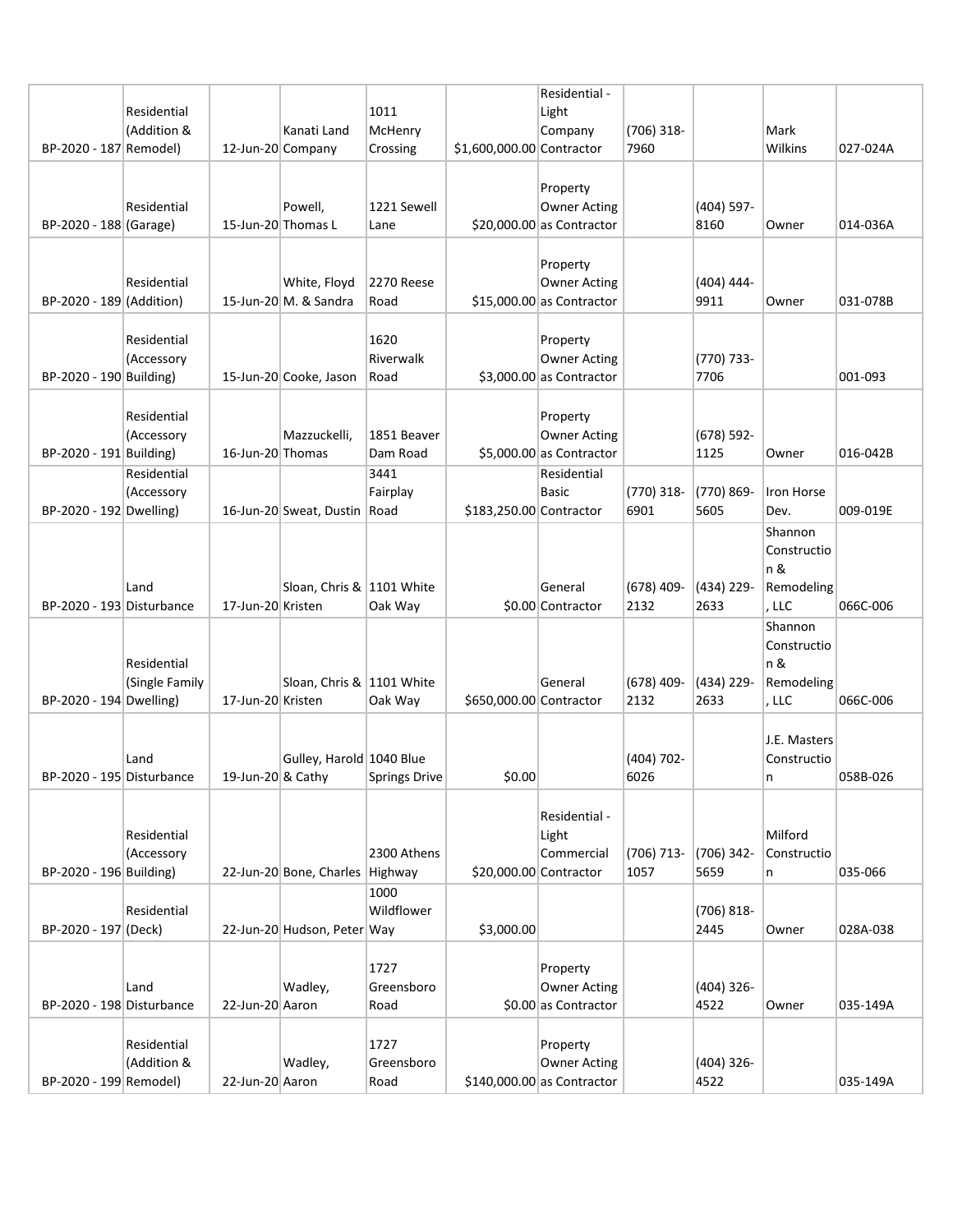|                           |                               |                    |                         |                            |                         |                                                    |                      |                      | Shannon             |           |
|---------------------------|-------------------------------|--------------------|-------------------------|----------------------------|-------------------------|----------------------------------------------------|----------------------|----------------------|---------------------|-----------|
|                           |                               |                    |                         |                            |                         |                                                    |                      |                      | Constructio         |           |
|                           | Residential                   |                    | Shannon                 |                            |                         | General                                            |                      | $(678)$ 409-         | n &                 |           |
| BP-2020 - 200 Dwelling)   | (Single Family                | 22-Jun-20 Bostwick | Construction-           | 2nd Street                 | \$150,000.00 Contractor |                                                    | $(678)$ 409-<br>2132 | 2132                 | Remodeling<br>, LLC | 008A-062A |
|                           |                               |                    | Dennis,                 |                            |                         |                                                    |                      |                      |                     |           |
|                           | Manufactured                  |                    | Geoffrey &              | 2081                       |                         |                                                    |                      |                      |                     |           |
|                           | Home (Multi                   |                    | Tamikira                | Mallard                    |                         | Manufactured (478) 494-                            |                      | $(706)$ 473-         | Clayton             |           |
| BP-2020 - 201 Section)    |                               |                    | 22-Jun-20 McClendon     | Ridge Road                 | \$182,000.00 Home       |                                                    | 4769                 | 4208                 | Homes               | 016A-045  |
|                           |                               |                    |                         |                            |                         |                                                    |                      |                      |                     |           |
|                           | Land                          |                    | Skinner,                | <b>Ponder Pines</b>        |                         |                                                    |                      | (770) 940-           |                     |           |
| BP-2020 - 202 Disturbance |                               | 22-Jun-20 Kimberly |                         | Road                       | \$0.00                  |                                                    |                      | 3525                 |                     | 062-018J  |
|                           |                               |                    |                         |                            |                         |                                                    |                      |                      |                     |           |
|                           | Residential(Ex                |                    |                         |                            |                         |                                                    |                      |                      |                     |           |
|                           | isting Permit<br>Renewal)(201 |                    | Whitlock,               | <b>3921 Parks</b>          |                         | Property<br><b>Owner Acting</b>                    |                      | (706) 474-           |                     |           |
| BP-2020 - 203 7-996)      |                               |                    | 23-Jun-20 Thomas E.     | Mill Road                  |                         | $$25,000.00$ as Contractor                         |                      | 2109                 |                     | 064-010B  |
|                           |                               |                    |                         |                            |                         | Dock &                                             |                      |                      |                     |           |
|                           | Residential                   |                    | Garner,                 | 1010 Azalea                |                         | Seawall                                            | $(706) 816 -$        | $(404)$ 219-         | <b>Vinyl Deck</b>   |           |
| BP-2020 - 204 (Dock)      |                               | 25-Jun-20 Wayne    |                         | Lane                       | \$17,000.00 Contractor  |                                                    | 9570                 | 9408                 | & Dock              | 066C-019  |
|                           |                               |                    |                         |                            |                         |                                                    |                      |                      |                     |           |
|                           | Residential                   |                    | New Leaf                | 1401                       |                         | Residential                                        |                      |                      |                     |           |
|                           | (Single Family                |                    | Homes-Lot               | Westminster                |                         | <b>Basic</b>                                       | (770) 940-           | (770) 940-           | New Leaf            |           |
| BP-2020 - 205 Dwelling)   |                               | 26-Jun-20 79       |                         | Way                        | \$286,492.00 Contractor |                                                    | 1580                 | 1580                 | Homes               | 044A-079  |
|                           |                               |                    |                         |                            |                         |                                                    |                      |                      |                     |           |
|                           | Residential                   |                    |                         |                            |                         | Property                                           |                      |                      |                     |           |
| BP-2020 - 206 Dwelling)   | (Single Family                | 26-Jun-20 Donald   | Pogue,                  | <b>Three Notch</b><br>Road |                         | <b>Owner Acting</b><br>$$289,000.00$ as Contractor |                      | $(678)$ 494-<br>4863 |                     | 065-072   |
|                           |                               |                    |                         |                            |                         |                                                    |                      |                      |                     |           |
|                           | Residential                   |                    |                         | 2850                       |                         | Property                                           |                      |                      |                     |           |
|                           | (Accessory                    |                    | Combs,                  | Bethany                    |                         | <b>Owner Acting</b>                                |                      | $(706)$ 318-         |                     |           |
| BP-2020 - 207 Building)   |                               | 26-Jun-20 Sharon   |                         | Road                       |                         | $$1,000.00$ as Contractor                          |                      | 0429                 |                     | 045-046A  |
|                           |                               |                    |                         |                            |                         | Residential                                        |                      |                      |                     |           |
|                           | Residential                   |                    |                         | 2030 Aqua                  |                         | <b>Basic</b>                                       | $(678) 725 -$        | $(706)$ 367-         | Melvin T            |           |
| BP-2020 - 208 (Remodel)   |                               |                    | 26-Jun-20 Rzad, Eric    | Road                       |                         | \$35,000.00 Contractor                             | 4669                 | 7778                 | Van Horn            | 038-033B  |
|                           |                               |                    |                         |                            |                         |                                                    |                      |                      |                     |           |
|                           | Residential                   |                    |                         | 1440                       |                         | Residential                                        |                      |                      | Claud               |           |
| BP-2020 - 209 Dwelling)   | (Single Family                |                    | Jarrell, Craig          | Barrows                    |                         | Basic                                              | (770) 402-<br>7799   | (706) 818-<br>2597   | Augustus            |           |
|                           |                               |                    | 29-Jun-20 & Rebekah     | Grove Road                 | \$135,000.00 Contractor |                                                    |                      |                      | Pounds              | 053-031DB |
|                           | Residential                   |                    | Harvey,                 |                            |                         | Residential                                        |                      |                      |                     |           |
|                           | (Single Family                |                    | James &                 | 1490 Durden                |                         | <b>Basic</b>                                       | (706) 473-           | $(770) 617 -$        | Coldwater           |           |
| BP-2020 - 210 Dwelling)   |                               | 30-Jun-20 Paula    |                         | Road                       | \$225,000.00 Contractor |                                                    | 9120                 | 0066                 | Homes, LLC 022-064  |           |
|                           |                               |                    |                         |                            |                         |                                                    |                      |                      |                     |           |
|                           | Residential                   |                    |                         |                            |                         | Property                                           |                      |                      |                     |           |
|                           | (Accessory                    |                    | Birdsong,               | 1640 Fears                 |                         | Owner Acting                                       |                      | (770) 312-           |                     |           |
| BP-2020 - 211 Building)   |                               | 30-Jun-20 Neal     |                         | Road                       |                         | $$10,000.00$ as Contractor                         |                      | 9869                 |                     | 020-092D  |
|                           |                               |                    |                         | 3791                       |                         | Residential                                        |                      |                      |                     |           |
|                           | Residential                   |                    |                         | Fairplay                   |                         | <b>Basic</b>                                       | $(706) 818 -$        | (770) 262-           | Kinnett             |           |
| BP-2020 - 212 (Deck)      |                               |                    | 02-Jul-20 Swanson, Loy  | Road                       | \$12,500.00 Contractor  |                                                    | 2018                 | 3673                 | Enterprise          | 009-027   |
|                           | Residential                   |                    |                         | 1240 Reese                 |                         | Residential<br><b>Basic</b>                        | $(706) 818 -$        | (706) 319-           | Kinnett             |           |
| BP-2020 - 213 (Deck)      |                               |                    | 02-Jul-20 Castillo, Pam | Road                       |                         | \$8,000.00 Contractor                              | 2018                 | 0552                 | Enterprise          | 030-070A  |
|                           |                               |                    |                         |                            |                         |                                                    |                      |                      |                     |           |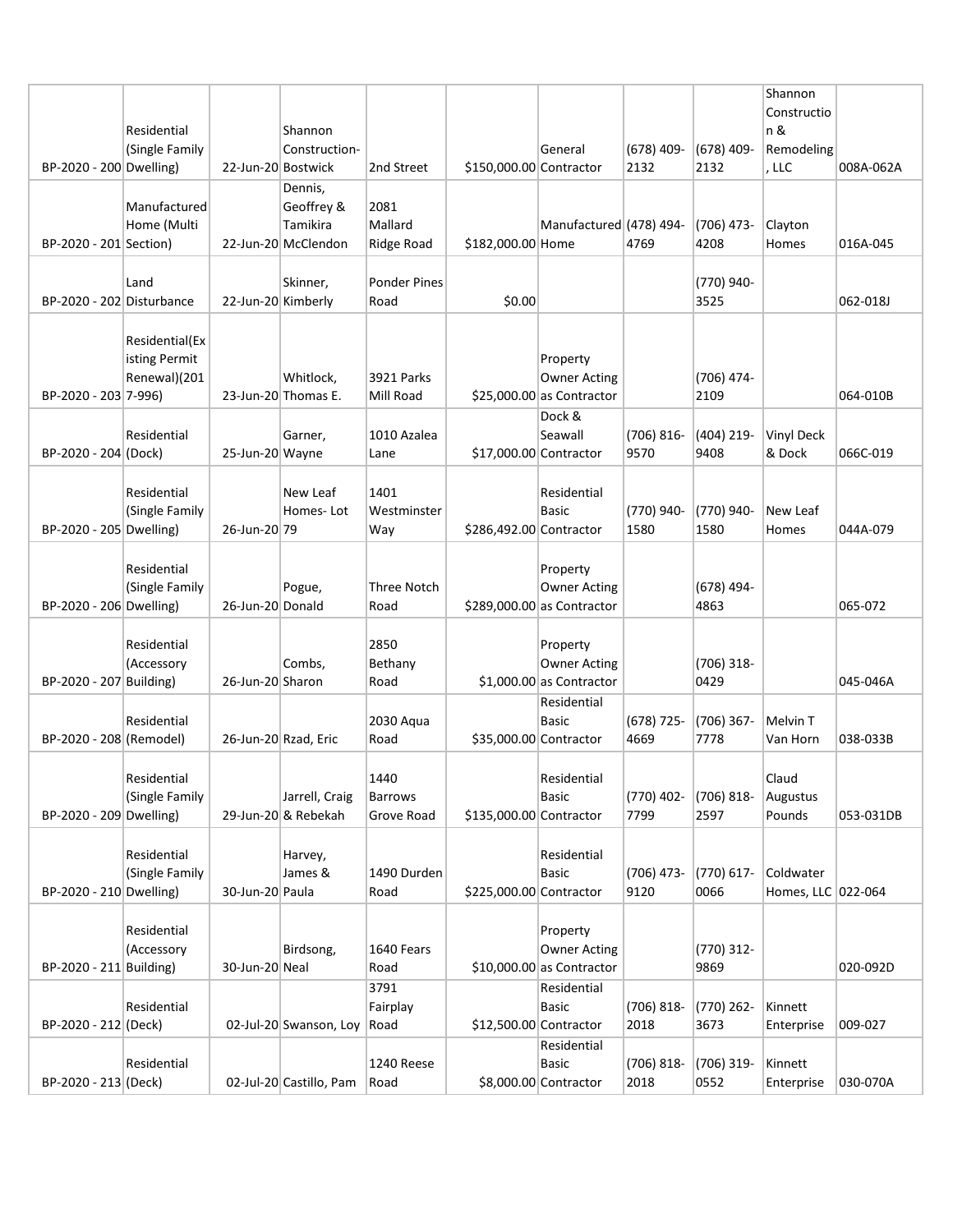|                         | Residential    |                    | Tolbert,                     |             |                         | Property                    |              |               |                      |          |
|-------------------------|----------------|--------------------|------------------------------|-------------|-------------------------|-----------------------------|--------------|---------------|----------------------|----------|
|                         | (Single Family |                    | Spencer &                    |             |                         | Owner Acting                |              | (770) 696-    |                      |          |
| BP-2020 - 214 Dwelling) |                | 02-Jul-20 Amanda   |                              | Walker Road |                         | $$270,000.00$ as Contractor |              | 8025          | Owner                | 048-011R |
|                         | Residential    |                    |                              | 3441        |                         | Residential                 |              |               | Iron Horse           |          |
|                         | (Accessory     |                    |                              | Fairplay    |                         | Basic                       | $(770)$ 318- | $(770) 869 -$ | Developme            |          |
| BP-2020 - 215 Building) |                |                    | 02-Jul-20 Sweat, Dustin Road |             | \$18,000.00 Contractor  |                             | 6901         | 5605          | nt                   | 009-019E |
|                         |                |                    |                              |             |                         |                             |              |               |                      |          |
|                         | Residential    |                    |                              |             |                         | Residential                 |              |               |                      |          |
|                         | (Single Family |                    | Smith,                       | Sandy Creek |                         | <b>Basic</b>                | $(770)$ 317- | $(404)$ 859-  | Southerly            |          |
| BP-2020 - 216 Dwelling) |                | 02-Jul-20 Jennifer |                              | Road        | \$319,000.00 Contractor |                             | 1794         | 2650          | Homes, LLC 025-054DB |          |

Driveway

|                           | Driveway    |                    |                          | Project             | Contractor           | Contractor | Owner         |
|---------------------------|-------------|--------------------|--------------------------|---------------------|----------------------|------------|---------------|
| Permit Number             | <b>Type</b> | <b>Issue Date</b>  | Project Name             | <b>Address</b>      | Name                 | Phone      | Phone         |
|                           |             |                    |                          |                     |                      |            |               |
|                           |             |                    | Aiken, Robert            |                     |                      |            |               |
| DP-2020 - 027 Residential |             | 04-Jun-20 Wayne    |                          | Walker Road   Owner |                      |            |               |
|                           |             |                    |                          | 1511                |                      |            |               |
|                           |             |                    |                          | Riverwalk           | America's            | (706) 988- | $(706)$ 474-  |
| DP-2020 - 028 Residential |             |                    | 08-Jun-20 Aleff, Larry   | Road                | Home Place           | 5681       | 1392          |
|                           |             |                    |                          | Godfrey             |                      |            | $(678)$ 320-  |
| DP-2020 - 029 Residential |             |                    | 12-Jun-20 Johnson, Paul  | Road                | Owner                |            | 8122          |
|                           |             |                    | Skinner,                 | <b>Ponder Pines</b> |                      |            | (770) 940-    |
| DP-2020 - 030 Residential |             | 22-Jun-20 Kimberly |                          | Road                | Owner                |            | 3525          |
|                           |             |                    |                          |                     |                      |            |               |
|                           |             |                    | Doss, Spencer            | Lake Shore          |                      |            | (404) 234-    |
| DP-2020 - 031 Residential |             |                    | 23-Jun-20 & Rebecca      | Drive-Lot 8         | Owner                |            | 7031          |
|                           |             |                    |                          | 4761 Lower          |                      |            |               |
|                           |             |                    |                          | Apalachee           |                      | (706) 474- | $(678)$ 517-  |
| DP-2020 - 032 Residential |             |                    | 24-Jun-20 Collier, Steve | Road                | <b>Steve Collier</b> | 2844       | 2615          |
|                           |             |                    | Miller.                  | Parks Mill          |                      |            | $(678) 616 -$ |
| DP-2020 - 033 Residential |             | 25-Jun-20 Franklin |                          | Road                |                      |            | 6173          |
|                           |             |                    |                          |                     |                      |            |               |
|                           |             |                    |                          | 2961 Doster         |                      |            | $(678)$ 776-  |
| DP-2020 - 034 Residential |             |                    | 02-Jul-20 Morris, Jeb    | Road                | Owner                |            | 0360          |

Electrical

|                            | Electrical   |                    |                       |                |                     |                   |             |
|----------------------------|--------------|--------------------|-----------------------|----------------|---------------------|-------------------|-------------|
|                            | Construction |                    |                       | Project        |                     | Contractor        | Owner       |
| Permit Number              | <b>Type</b>  | <b>Issue Date</b>  | <b>Project Name</b>   | <b>Address</b> | Contractor          | Phone             | Phone       |
|                            |              |                    |                       | 2140           |                     |                   |             |
|                            | Additional   |                    |                       | <b>Shadows</b> | <b>CMC Services</b> |                   | $(404)915-$ |
| EP-2020 - 141 Circuits     |              |                    | 01-Jun-20 Cook, Frank | Lake Drive     | Group, LLC          | 678-886-1624 1405 |             |
|                            |              |                    |                       | 2151           |                     |                   |             |
|                            | Additional   |                    | Brewer,               | Hestertown     |                     |                   | 678-873-    |
| EP-2020 - 142 Circuits     |              | 02-Jun-20 Joseph   |                       | Road           | Owner               |                   | 7932        |
|                            |              |                    |                       | 3090           |                     |                   |             |
|                            | <b>New</b>   |                    | Watson,               | Prospect       | <b>Chris Peters</b> | $(706)467 -$      |             |
| EP-2020 - 143 Installation |              | 03-Jun-20 Jonathan |                       | Road           | Electric            | 3220              |             |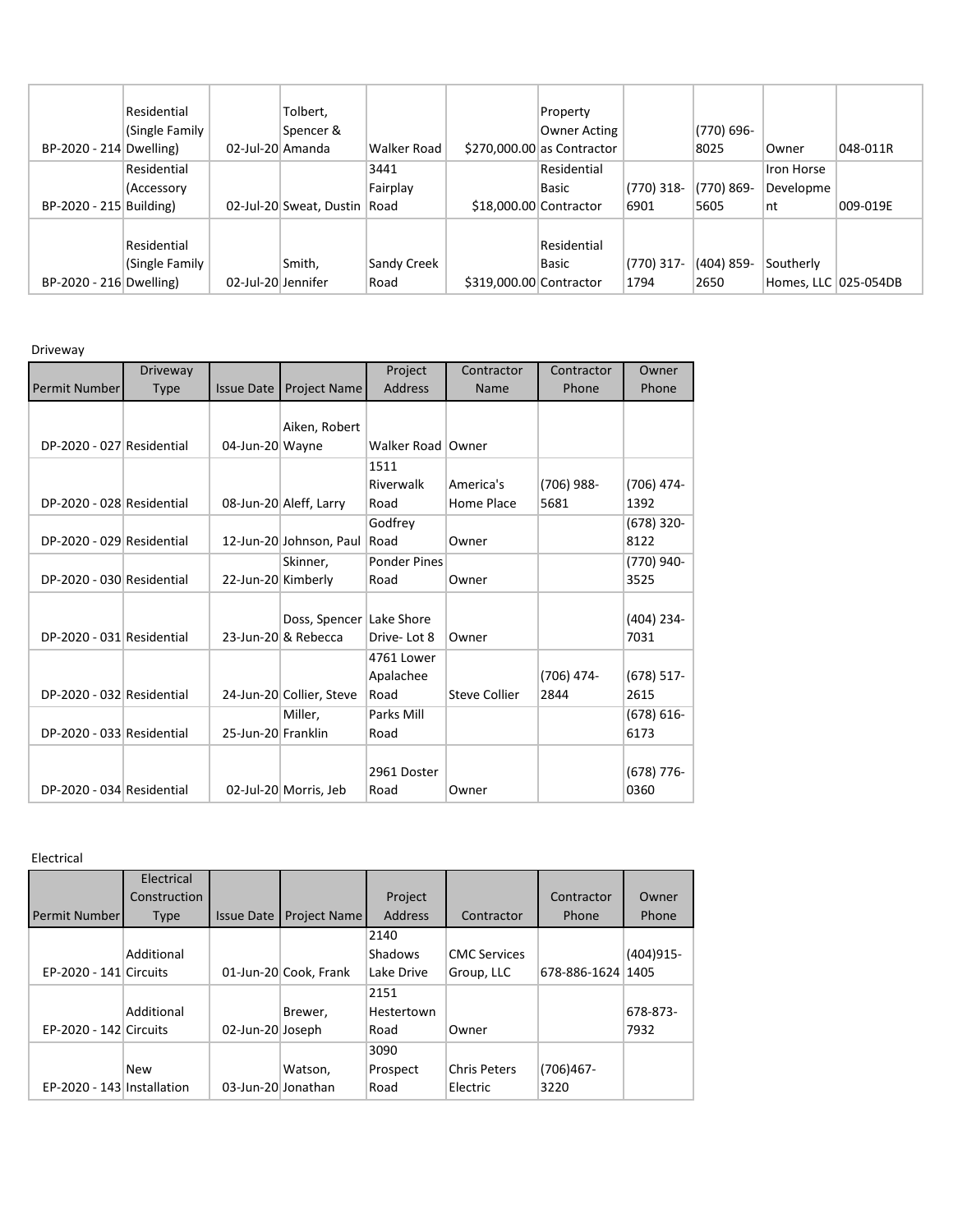|                            | New<br>Installation-       |                   |                                   | 1100 Reids         | <b>B&amp;B Electrical</b>               |                   |               |
|----------------------------|----------------------------|-------------------|-----------------------------------|--------------------|-----------------------------------------|-------------------|---------------|
| EP-2020 - 144 Rewire       |                            |                   | 03-Jun-20 Kaur, Manjit            | Ferry Road         | Service Repair                          | 770-722-1549      |               |
|                            |                            |                   | Jaramillo,                        | 1371               |                                         |                   |               |
|                            | New                        |                   | Michael &                         | Cochran            |                                         |                   | $(706) 818 -$ |
| EP-2020 - 145 Installation |                            | 05-Jun-20 Denise  |                                   | Road               | Owner                                   |                   | 3249          |
|                            |                            |                   |                                   |                    |                                         |                   |               |
|                            | Additional                 |                   |                                   | 3631 Athens        |                                         |                   | 706-474-      |
| EP-2020 - 146 Circuits     |                            |                   | 05-Jun-20 Carter, Tim             | Highway            | Owner                                   |                   | 0471          |
|                            |                            |                   |                                   | 1171               |                                         |                   |               |
|                            | Service                    |                   | Thelma,                           | Apalachee          |                                         | (706)990-         |               |
| EP-2020 - 147 Change       |                            |                   | 08-Jun-20 Mario Tirado            | River Road         |                                         | 0262              |               |
|                            |                            |                   |                                   |                    | Chris Dyches                            |                   |               |
|                            |                            |                   |                                   | 1750               |                                         |                   |               |
|                            | Service                    |                   | McMahon,                          | Apalachee          | Power Pro                               |                   |               |
| EP-2020 - 148 Change       |                            | 09-Jun-20 Sean    |                                   | Woods Trl.         | Electric                                | 706-818-5103      |               |
|                            |                            |                   |                                   |                    |                                         |                   |               |
|                            |                            |                   |                                   |                    | Stover                                  |                   |               |
|                            | New                        |                   | Shannon,                          | 1460 Sandy         | Electrical                              |                   | 678-409-      |
| EP-2020 - 149 Installation |                            | 10-Jun-20 Robby   |                                   | Creek Road         | Services, Inc.                          | 770-905-5081 2132 |               |
|                            |                            |                   |                                   |                    |                                         |                   |               |
|                            |                            |                   |                                   |                    |                                         |                   |               |
|                            | Service                    |                   | Lundy, Rydrell 1070 Indian        |                    |                                         |                   | $(706)461 -$  |
| EP-2020 - 150 Change       |                            |                   | 10-Jun-20 & Latrisha              | <b>Bend Drive</b>  | Owner                                   |                   | 1093          |
|                            |                            |                   |                                   | 1511               |                                         |                   |               |
|                            | Meter                      |                   |                                   | Riverwalk          |                                         |                   |               |
|                            | EP-2020 - 151 Reconnection |                   | 10-Jun-20 Aleff, Larry            | Road               | Shane Karrigan 678-316-0668             |                   |               |
|                            |                            |                   |                                   |                    |                                         |                   |               |
|                            | Additional                 |                   |                                   | 1571 Atlanta       |                                         |                   |               |
| EP-2020 - 152 Circuits     |                            |                   | 10-Jun-20 Hanes, Clifton Highway  |                    | Ralph T Hyde                            | 770-866-8850      |               |
|                            | <b>New</b>                 |                   | ZF Sugar                          | 2171 Sugar         | Wallace                                 |                   |               |
| EP-2020 - 153 Installation |                            | 12-Jun-20 Creek   |                                   | <b>Creek Trail</b> | Electric CO.                            | 678-432-7210      |               |
|                            |                            |                   |                                   |                    |                                         |                   |               |
|                            |                            |                   |                                   |                    |                                         |                   |               |
|                            | New                        |                   | Elgen Homes,                      | 130 Nunally        |                                         |                   |               |
| EP-2020 - 154 Installation |                            | 12-Jun-20 Inc.    |                                   | Street             | Andy Watson                             | 678-409-1569      |               |
|                            | <b>New</b>                 |                   |                                   | 1000 Aqua          | Madison                                 |                   |               |
| EP-2020 - 155 Installation |                            |                   | 15-Jun-20 Britt, Steve            | Road               | Electric                                | 706-342-4450      |               |
|                            | New                        |                   |                                   | 3520 Pierce        | Madison                                 |                   |               |
| EP-2020 - 156 Installation |                            |                   | 15-Jun-20 Brown, Randy Dairy Road |                    | Electric                                | 706-342-4450      |               |
|                            |                            |                   |                                   |                    |                                         |                   |               |
|                            | New                        |                   |                                   |                    |                                         |                   |               |
|                            | Installation/              |                   |                                   | 2461 High          | Darren Queen-                           |                   |               |
| EP-2020 - 157 Generator    |                            |                   | 15-Jun-20 Bui, Thien              | Shoals Road        | Gen Tech, Inc.                          | 770-530-8091      |               |
|                            |                            |                   |                                   | 1091               |                                         |                   |               |
|                            | Additional                 |                   |                                   | Sweetbriar         | <b>Hetzer Electric</b>                  |                   |               |
|                            |                            |                   |                                   |                    |                                         |                   |               |
| EP-2020 - 159 Circuits     |                            |                   | 15-Jun-20 Parsons, Julie          | Trace              | Company                                 | 706-817-6088      |               |
|                            |                            |                   |                                   | 1041               |                                         |                   |               |
|                            | New                        |                   | Urena,                            | Parsonage          |                                         |                   |               |
| EP-2020 - 160 Installation |                            | 16-Jun-20 Ricardo |                                   | Road               | Ralph T Hyde                            | 770-866-8850      |               |
|                            |                            |                   |                                   |                    |                                         |                   |               |
|                            | New                        |                   | Sanders,                          | 1230 Mt.           |                                         |                   |               |
| EP-2020 - 161 Installation |                            | 18-Jun-20 Golden  |                                   |                    | Vernon Road Shane Karrigan 678-316-0668 |                   |               |
|                            | New                        |                   | Bottomley,                        | 5360 Sandy         |                                         |                   | 321-501-      |
| EP-2020 - 162 Installation |                            | 22-Jun-20 Glenn   |                                   | Creek Road         | Owner                                   |                   | 9596          |
|                            |                            |                   |                                   |                    |                                         |                   |               |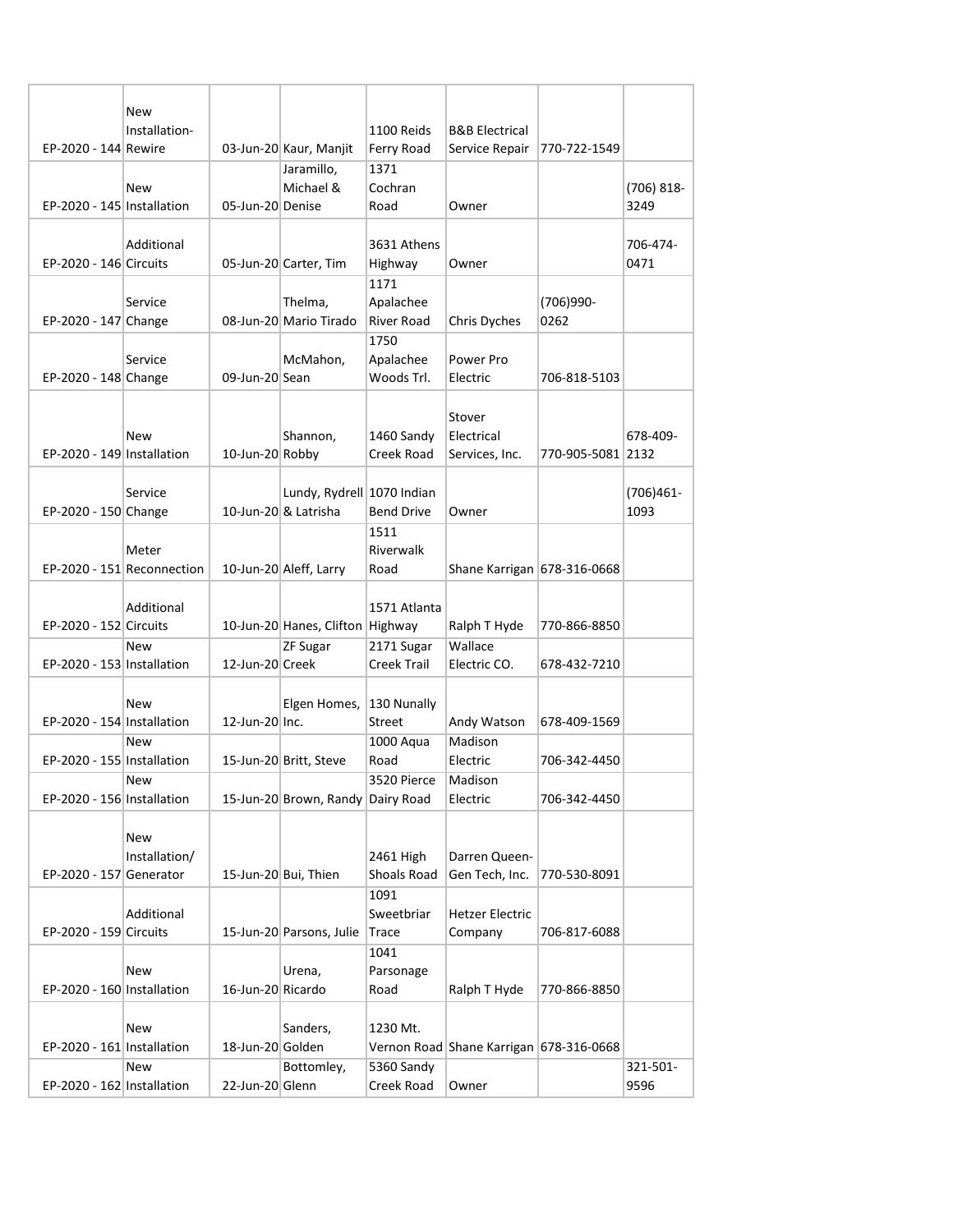| EP-2020 - 163 Service Pole | Temporary  | 22-Jun-20 Kimberly | Skinner,              | Ponders<br>Pines Road         | Owner                             |                   | 770-940-<br>3525 |
|----------------------------|------------|--------------------|-----------------------|-------------------------------|-----------------------------------|-------------------|------------------|
| EP-2020 - 164 Installation | <b>New</b> |                    | 22-Jun-20 Tate, Bryan | 1061 Lake<br>Rutledge<br>Road | <b>Blue Moon</b><br>Electric      | 678-907-5945      |                  |
| EP-2020 - 165 Circuits     | Additional | 29-Jun-20 & Sandra | White, Floyd          | 2270 Reese<br>Road            | <b>Jenkins</b><br>Electrical, LLC | 404-569-2102 9911 | 404-44-          |
| EP-2020 - 166 Service Pole | Permanent  | 29-Jun-20 David    | Fletcher,             | 2410<br>Bethany<br>Road       | L&M Electric,<br>Inc.             | 770-380-8669 9076 | 770-367-         |
| EP-2020 - 167 Installation | <b>New</b> | 30-Jun-20 Homes    | Meredith              | 1081<br>Lawrence<br>Drive     | Heisley<br><b>Services</b>        | 678-977-9988      |                  |
| EP-2020 - 168 Change       | Service    | 01-Jul-20 Phyllis  | Anderson,             | 2551 Old<br>Mill Road         | Bray Electric,<br>Inc.            | 706-717-8057 9100 | 706-557-         |

HVAC

|                            | Mechanical   |                   |                          |                         |                 |                   |          |
|----------------------------|--------------|-------------------|--------------------------|-------------------------|-----------------|-------------------|----------|
|                            | Consturction |                   |                          | Project                 | Contractors     | Contractors       | Owners   |
| Permit Number              | <b>Type</b>  | <b>Issue Date</b> | Project Name             | <b>Address</b>          | Name            | Phone             | Phone    |
|                            |              |                   | Cottages of              |                         |                 |                   |          |
|                            |              |                   | Davis                    | 3250 Davis              |                 |                   |          |
|                            | <b>New</b>   |                   | Academy-                 | Academy                 | Gregg Cowan     |                   |          |
| MP-2020 - 072 Installation |              | 01-Jun-20 Lot6    |                          | Road                    | Heating & Air   | 770-787-6952      |          |
|                            |              |                   |                          | 2151                    |                 |                   |          |
|                            | <b>New</b>   |                   | Brewer,                  | Hestertown              |                 |                   |          |
| MP-2020 - 073 Installation |              | 02-Jun-20 Joseph  |                          | Road                    |                 |                   |          |
|                            |              |                   |                          |                         |                 |                   |          |
|                            | <b>New</b>   |                   |                          | 1250 Guinn              | Patterson       |                   |          |
| MP-2020 - 074 Installation |              |                   | 08-Jun-20 Ellis, John    | Road                    | Heating & Air   | 770-784-1869      |          |
|                            |              |                   |                          | 1041                    |                 |                   |          |
|                            |              |                   | Urena,                   | Parsonage               | Patterson       |                   |          |
| MP-2020 - 075 Replacement  |              | 09-Jun-20 Ricardo |                          | Road                    | Heating & Air   | 770-784-1869      |          |
|                            |              |                   |                          |                         |                 |                   |          |
|                            | <b>New</b>   |                   | Elgen Homes,             | 130 Nunnally Mayfield & |                 |                   |          |
| MP-2020 - 076 Installation |              | 09-Jun-20 Inc.    |                          | <b>Street</b>           | Poole HVAC      | 770-464-3287      |          |
|                            |              |                   |                          | 1511                    | Air             |                   |          |
|                            | <b>New</b>   |                   |                          | Riverwalk               | Conditioning    |                   |          |
| MP-2020 - 077 Installation |              |                   | 10-Jun-20 Aleff, Larry   | Road                    | <b>Services</b> | 770-532-0731      |          |
|                            |              |                   |                          |                         |                 |                   |          |
|                            |              |                   |                          | 1071 Lake               |                 |                   |          |
|                            | <b>New</b>   |                   |                          | Rutledge                | Superior Air    |                   | 706-540- |
| MP-2020 - 078 Installation |              |                   | 11-Jun-20 Tate, Bryan    | Road                    | Management      | 706-543-2141 9389 |          |
|                            |              |                   |                          | 1051                    |                 |                   |          |
|                            |              |                   |                          | Meadow                  | Frankie         |                   |          |
| MP-2020 - 079 Replacement  |              |                   | 16-Jun-20 Johnson, Ellis | Lane                    | Slaughter       | 706-342-0285      |          |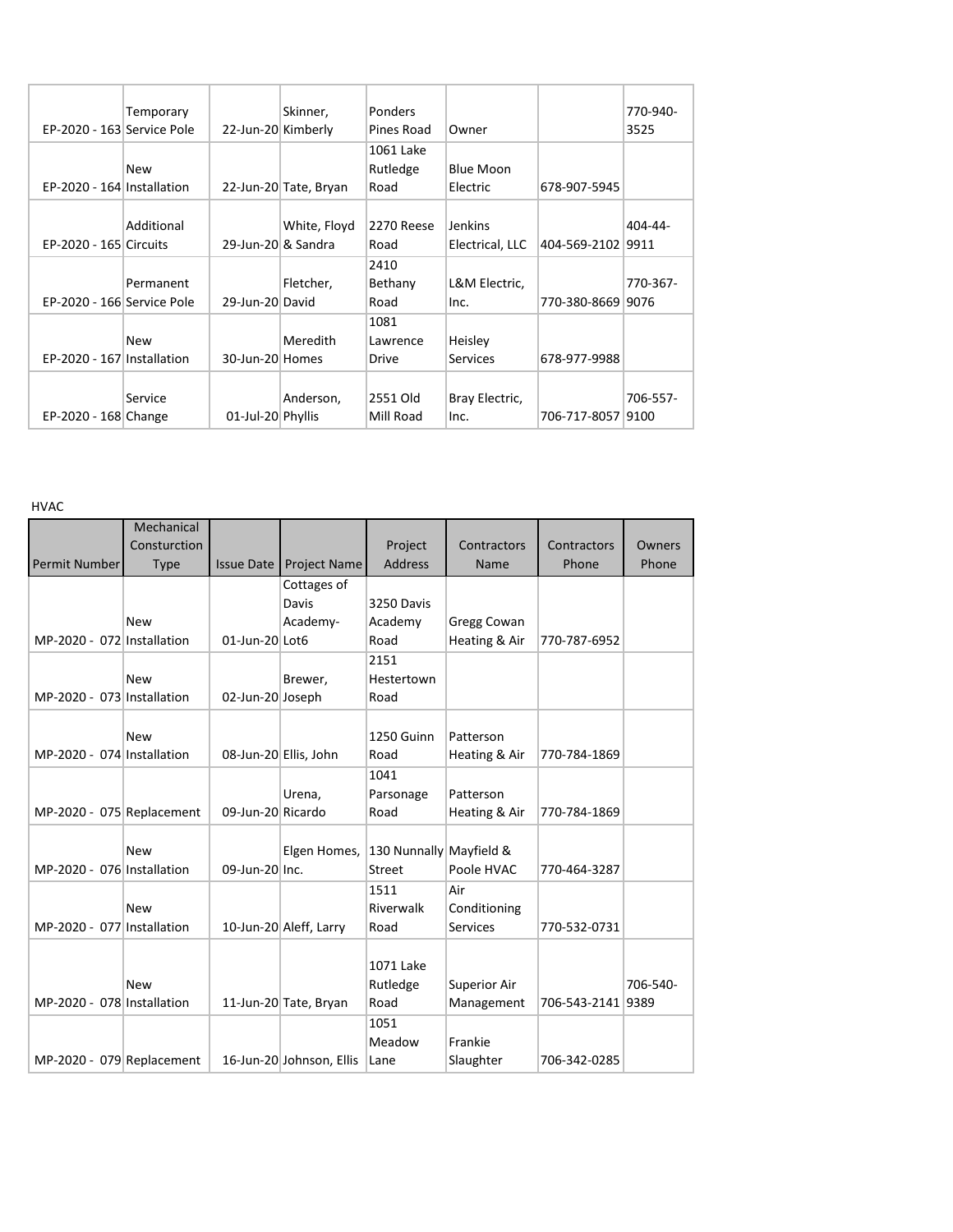|  |                            |                    |                         |                      | Campbell's                  |                   |          |
|--|----------------------------|--------------------|-------------------------|----------------------|-----------------------------|-------------------|----------|
|  |                            |                    | Millwood, LLC           |                      | Custom                      |                   |          |
|  | <b>New</b>                 |                    | aka Paul                |                      | 1180 Sabrina Heating & Air, |                   | 478-697- |
|  | MP-2020 - 080 Installation | 16-Jun-20 Brown    |                         | Lane                 | <b>LLC</b>                  | 706-342-0425 9584 |          |
|  |                            |                    |                         |                      | Air                         |                   |          |
|  | <b>New</b>                 |                    | Sanders,                | 1230 Mt.             | Conditioning                |                   | 678-345- |
|  | MP-2020 - 081 Installation | 18-Jun-20 Golden   |                         | Vernon Road Services |                             | 770-532-0731 8288 |          |
|  |                            |                    |                         | 2510                 |                             |                   |          |
|  | <b>New</b>                 |                    | Hilsman,                | Monticello           | <b>Wilson Bryant</b>        |                   |          |
|  | MP-2020 - 082 Installation | 18-Jun-20 Shawn    |                         | Highway              | A/C                         | 706-485-5456      |          |
|  |                            |                    |                         | 1300                 |                             |                   |          |
|  | <b>New</b>                 |                    |                         | Sailview             | <b>Wilson Bryant</b>        |                   |          |
|  | MP-2020 - 083 Installation | 18-Jun-20 Willetts |                         | <b>Drive</b>         | A/C                         | 706-485-5456      |          |
|  |                            |                    |                         |                      |                             |                   |          |
|  |                            |                    |                         |                      |                             |                   |          |
|  | <b>New</b>                 |                    |                         |                      | 1501 Double J.M.I. Service, |                   |          |
|  | MP-2020 - 084 Installation |                    | 18-Jun-20 Claus, Terry  | Bridges Road Inc.    |                             | 770-389-5073      |          |
|  |                            |                    |                         |                      |                             |                   |          |
|  |                            |                    |                         | 1121                 |                             |                   |          |
|  | <b>New</b>                 |                    | Windsor                 | Windsor              | Air Experts,                |                   |          |
|  | MP-2020 - 085 Installation |                    | 18-Jun-20 Creek- Lot 11 | Creek Drive          | Inc.                        | 770-787-4580      |          |
|  |                            |                    |                         | 1081                 |                             |                   |          |
|  | <b>New</b>                 |                    | Meredith                | Lawrence             | <b>J&amp;J Comfort</b>      |                   | 706-726- |
|  | MP-2020 - 086 Installation |                    | 19-Jun-20 Homes, Inc.   | Road                 | Now, LLC                    | 770-787-8065 9894 |          |
|  |                            |                    |                         |                      |                             |                   |          |
|  |                            |                    | Burnette,               | 3181 Atlanta         |                             |                   | 404-630- |
|  | MP-2020 - 087 Replacement  | 19-Jun-20 David    |                         | Hwy.                 | Pro Tech Air                | 706-453-2400 9027 |          |
|  |                            |                    |                         |                      |                             |                   |          |

Plumbing

|                           |             |                   |                        |                    | Contractors          | Contractors       |          |
|---------------------------|-------------|-------------------|------------------------|--------------------|----------------------|-------------------|----------|
|                           | Occupancy   |                   |                        | Project            |                      |                   | Owners   |
| Permit Number             | <b>Type</b> | <b>Issue Date</b> | <b>Project Name</b>    | <b>Address</b>     | Name                 | Phone             | Phone    |
|                           |             |                   |                        | 2140               |                      |                   |          |
|                           |             |                   |                        | Shadows            | Calvin D             |                   | 678-271- |
| PP-2020 - 061 Residential |             |                   | 01-Jun-20 Cook, Frank  | Lake Drive         | Murphy               | 678-271-8723 8723 |          |
|                           |             |                   |                        | 2151               |                      |                   |          |
|                           |             |                   | Brewer,                | Hestertown         |                      |                   |          |
| PP-2020 - 062 Residential |             | 02-Jun-20 Joseph  |                        | Road               | Owner                |                   |          |
|                           |             |                   |                        | Sandy Creek        |                      |                   |          |
| PP-2020 - 063 Residential |             | 03-Jun-20 Hawkins |                        | Road               | <b>Chris Wilkins</b> | 706-318-3098      |          |
|                           |             |                   |                        |                    |                      |                   |          |
|                           |             |                   |                        | 3631 Athens        |                      |                   | 706-474- |
| PP-2020 - 064 Residential |             |                   | 05-Jun-20 Carter, Tim  | Highway            | Owner                |                   | 0471     |
|                           |             |                   |                        | 1041               |                      |                   |          |
|                           |             |                   | Urena,                 | Parsonage          |                      |                   |          |
| PP-2020 - 065 Residential |             | 09-Jun-20 Ricardo |                        | Rd.                | Randy Bryan          | 706-717-9408      |          |
|                           |             |                   |                        |                    |                      |                   |          |
|                           |             |                   |                        | 1750               |                      |                   |          |
|                           |             |                   | McMahon,               | Apalachee          | <b>WYCO</b>          |                   |          |
| PP-2020 - 066 Residential |             | 09-Jun-20 Sean    |                        | <b>Woods Trail</b> | Plumbing, LLC        | 770-483-8564      |          |
|                           |             |                   |                        | 1511               | Mitchell             |                   |          |
|                           |             |                   |                        | Riverwalk          | Dunagan              |                   |          |
| PP-2020 - 067 Residential |             |                   | 10-Jun-20 Aleff, Larry | Road               | Plumbing             | 678)617-4477      |          |